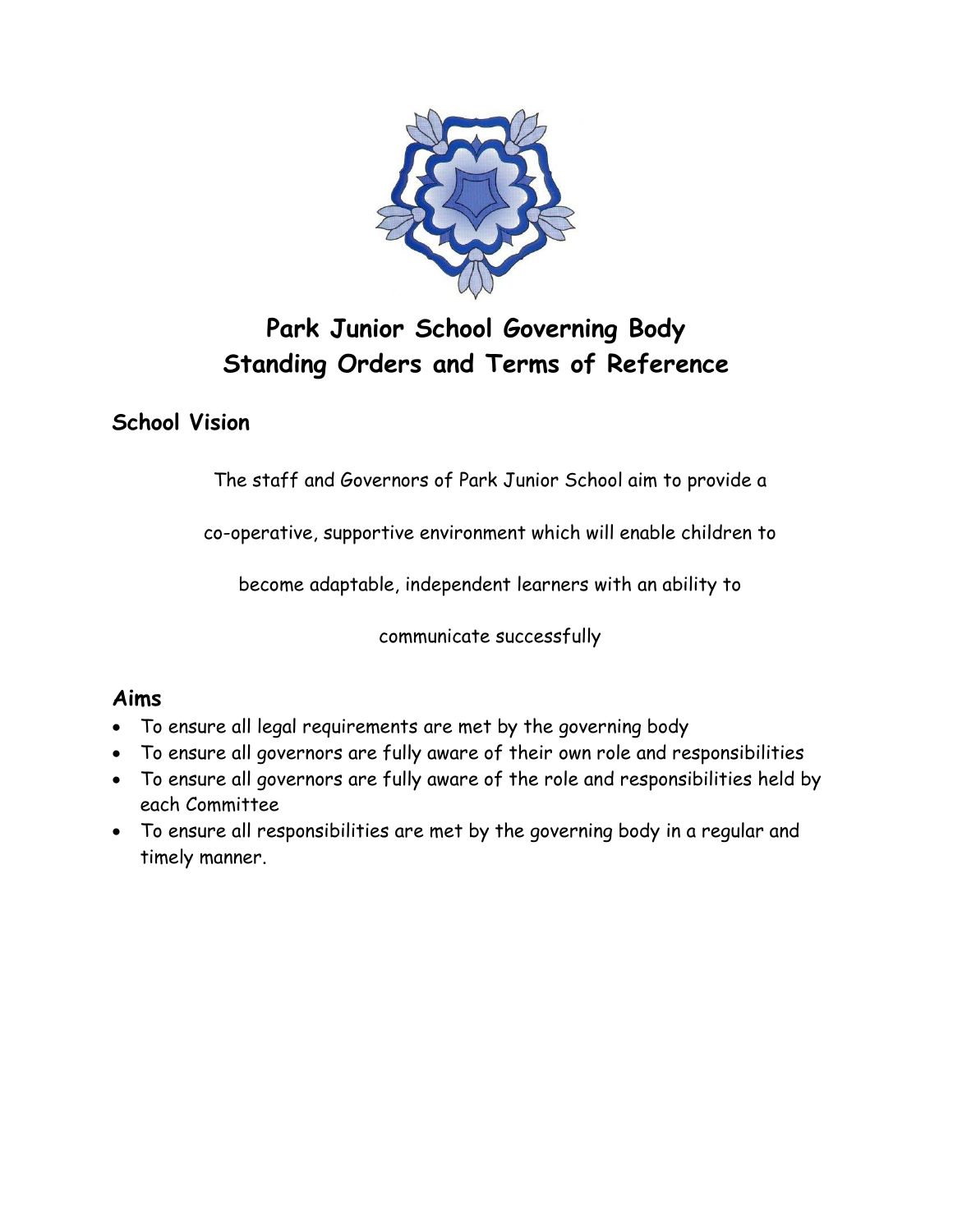## **Membership of the Governing Body**

The composition of the governing body is recorded in the Instrument of Government.

The current Instrument of Government, came into effect on 1st July 2014, makes provision for 14 governors as follows:

2 Parent Governors 1 Governor nominated by the Local Authority 1 Staff Governor 1 Headteacher (ex officio) 9 Co-opted Governors

The Governing Body can appoint Associate Members to attend meetings of the full governing body. Associate members may give advice and may vote in accordance with any restrictions placed upon them by the governing body.

The Governing Body will record any voting rights.

The Governing Body will adopt an agreed Code of Conduct.

#### **Clerk to the Governors**

The Governing Body will appoint a Clerk to Governors. In the absence of the clerk a governor (but not the head teacher) may take the Minutes of a meeting. The governing body must have regard to advice from the clerk as to the nature of the governing body's functions.

#### **Meetings**

The Governing Body will meet at least three times per school year.

All meetings will be convened by the clerk.

Written notice of meetings, with an agenda will be sent at least 7 days before the meeting. Supporting paper work will be sent out too.

The Chair may call a meeting with a shorter notice period if they consider that there are matters that demand urgent consideration, but the period of notice must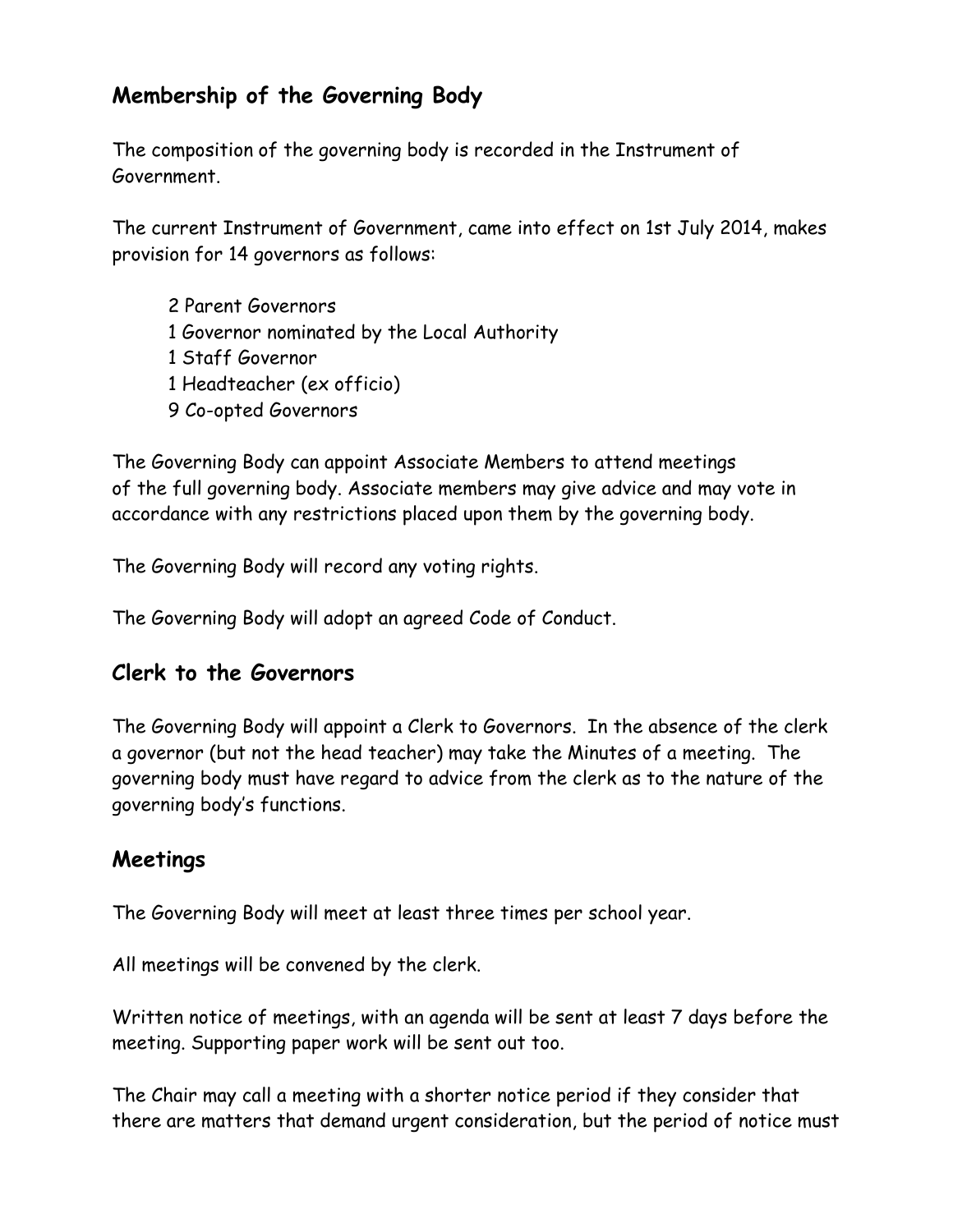be at least seven days if the matters include certain specified matters such as the removal of the Chair or the suspension of any governor.

Any three governors can request that the clerk convenes a meeting.

Governors must be present at a meeting to participate and vote. The School Governance (Roles, Procedures and Allowances) (England) Regulations 2013 allow such presence to be by electronic means such as video conferencing.

If both the chair and vice chair are absent, another governor (but not any person employed to work at the school) can take the chair for that meeting.

Details of any discussions, disputes or disagreement must remain confidential to those present at the meeting and governors will act at all times in accordance with the agreed Code of Conduct.

The clerk will maintain a Governors' Register of Interests, which will also be displayed on the web-site. Governors will also declare at the beginning of any meeting if they have any pecuniary or other interest in any item on the agenda, whether the interest has been previously registered or not.

If there is a dispute about a person being required to withdraw from a meeting, the matter of withdrawal shall be determined by the governing body.

The governing body shall determine, and review annually at the last meeting of the academic year, in preparation for the following year. The terms of reference, constitution and membership of each Committee, should a committee by formed.

Minutes will be circulated to all governors.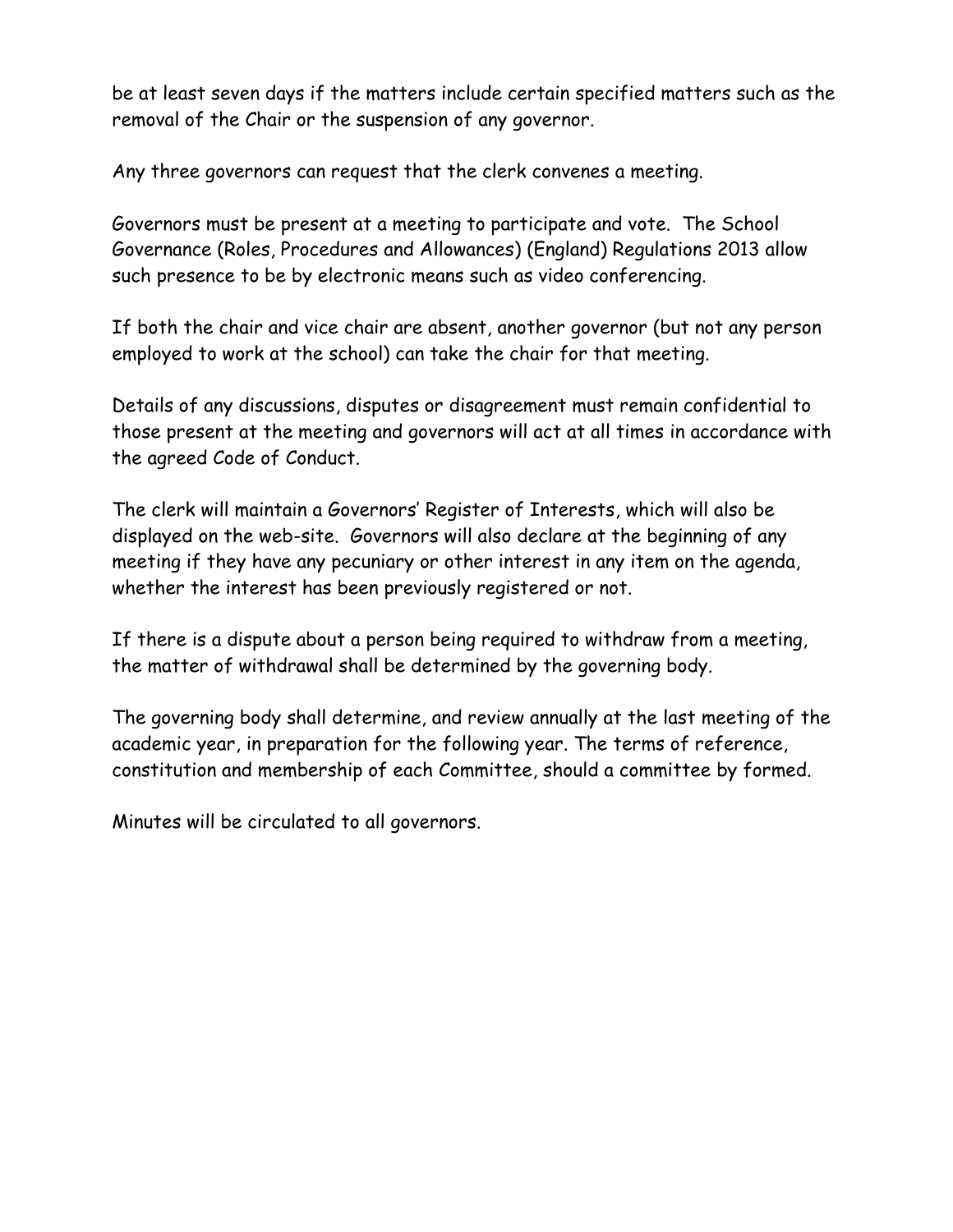## **Quorum and Decisions**

The quorum for a full governing body meeting and vote is 50% of the total number of governors after excluding any vacancies rounded up to the nearest whole number.

All decisions are made by the governing body, except where the governing body has delegated the function to an individual or committee.

Decisions are made by simple majority of governors present and voting. Voting by proxy is not permitted.

In the event of a tie the chair has a second, or casting, vote.

Decisions of the governing body are binding on all members.

### **Chair and Vice Chair**

The Chair of FGB will be appointed at the last meeting of each academic year, in readiness for the start of the academic year. A Vice-Chair will be appointed at the same time.

Prior to the election of the chair and vice-chair the governing body must determine the date on which the term of office of the chair or vice chair will end.

If the chair or vice-chair resigns or have to relinquish his/her office, the governing body must elect one of their number to fill that vacancy at their next meeting. There can be a co-chair position where more than one person shares the role of the chair.

#### **Election Process**

The election of chair and vice chair will be conducted by the following process:

- Governors will be able to submit written nominations prior to the full governing body meeting and verbal nominations at the meeting. A governor can nominate him/herself and does not need to be present at the meeting to be considered.
- The clerk takes the chair for this agenda item, but does not have a vote.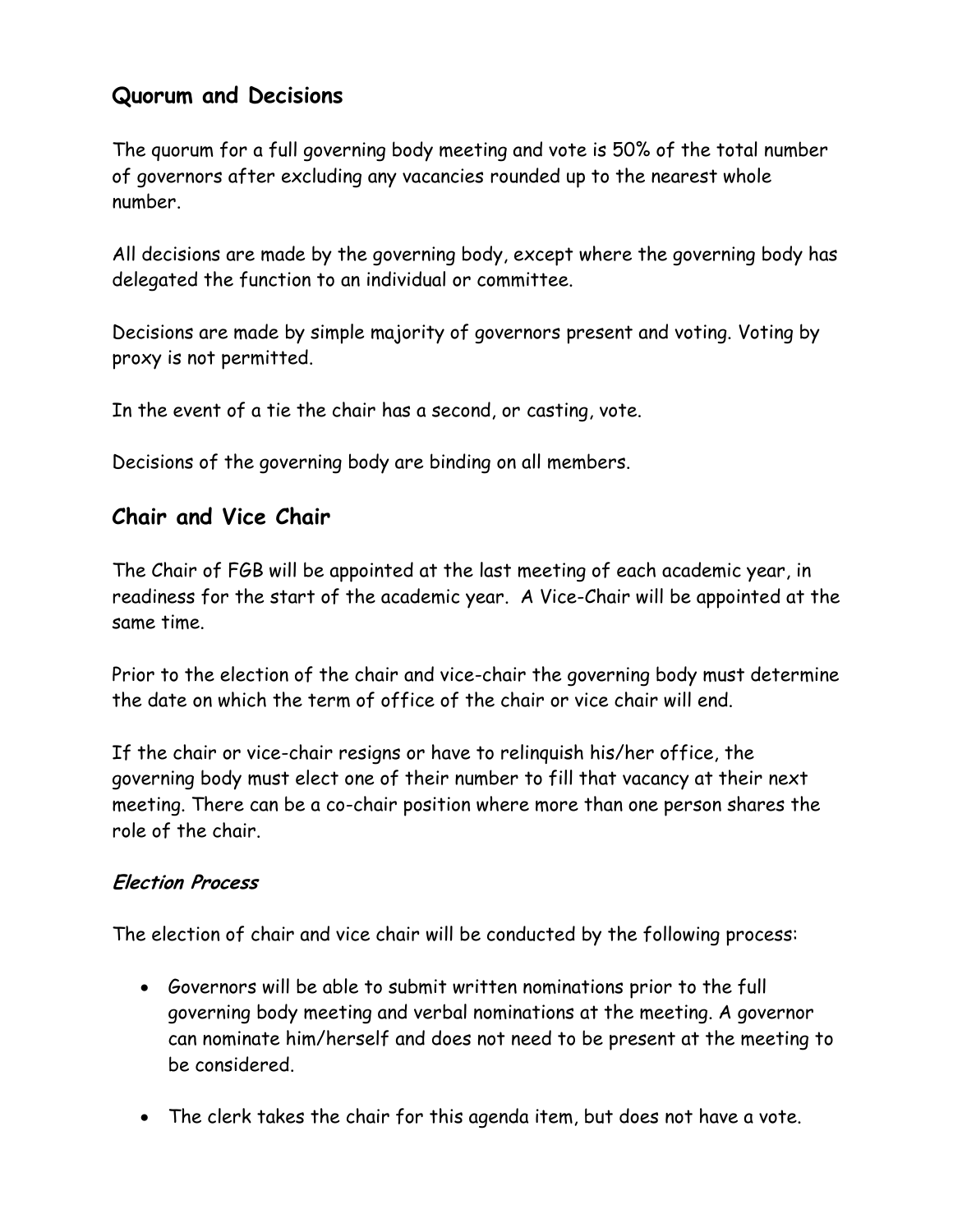- A ballot will be conducted even where there is only one nominee.
- The nominee(s) will be given an opportunity to outline the reasons for their wishing to become Chair or Vice-Chair before being asked to leave the room whilst the election process takes place.
- The remaining governors (as long as the meeting remains quorate) will take a vote by a show of hands. If the meeting has become inquorate the election must be abandoned and postponed to a new meeting convened at the earliest opportunity.
- The nominee(s) will return to the meeting.
- The clerk will announce the result, with the nominee polling the majority of votes being duly elected.
- If there is a tie the process is repeated until a nominee polls a majority of votes in their favour.

## **Functions of the Full Governing Body**

The following issues will be dealt with at FGB

- Instrument of Government
- Setting of the Budget
- Collaboration and Federation between Governing bodies
- · Procedures governing body must follow
- Ofsted Inspections
- · Setting PAN
- School Development Plan
- Converting to Academy Status (if relevant)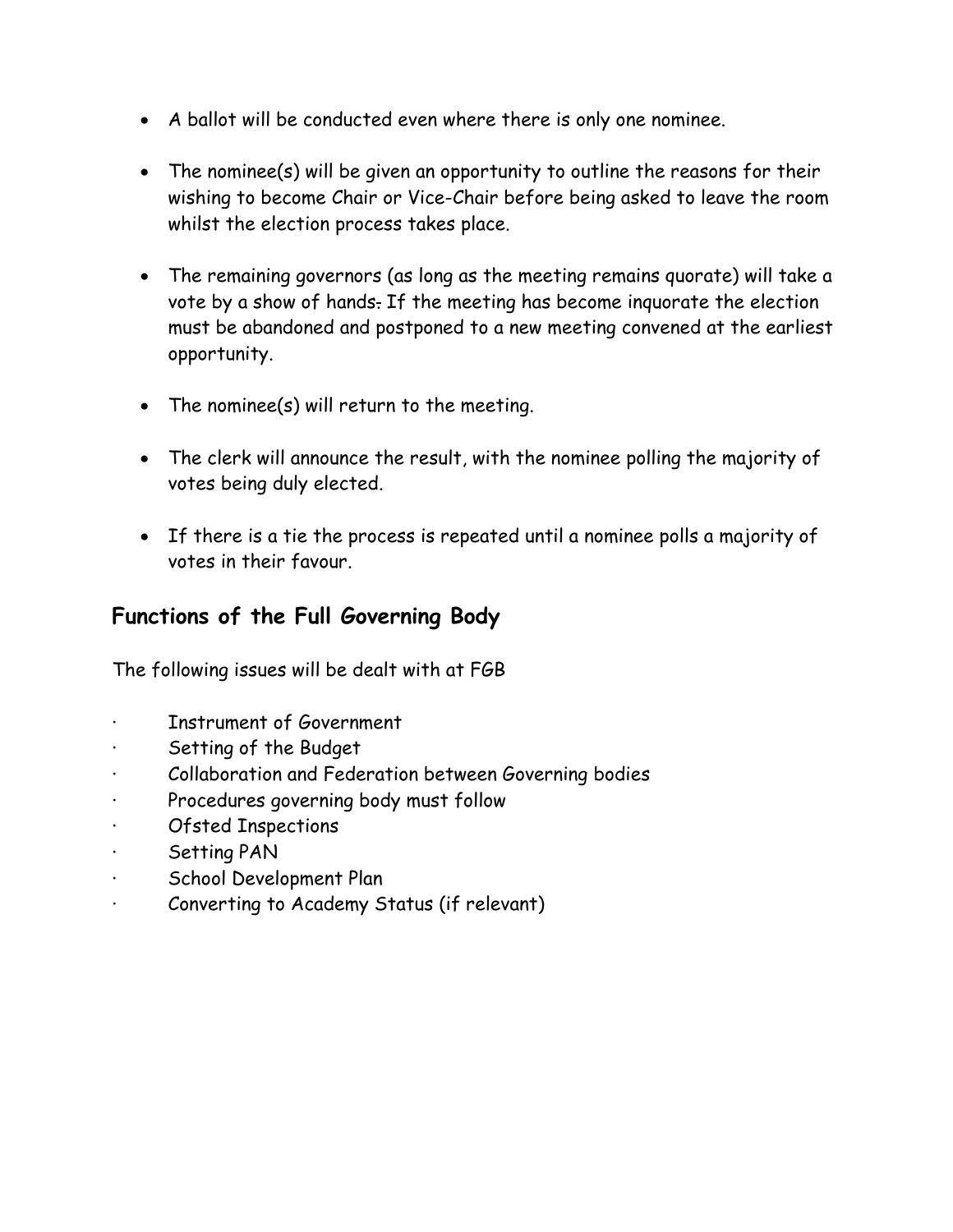The following Standing Items will be included on the agenda of FGB meetings:

Headteacher's Report (This will be produced 4 times a year with periodic updates)

- o Health and Safety including Safeguarding
- o Quality of Education
- o School's Key Priorities
- o Teaching including Assessment
- o Behaviour and Attitude
- o Personal Development
- o Leadership and Management

#### Pupil Premium

Special Educational Needs

Budget Updates (reported on at key times of the financial year)

#### The Full Governing Body will ratify the following policies

- Behaviour Policy
- School Complaints & Procedures
- Special Educational Needs
- Equality Policy
- **•** Admissions Policy
- Accessibility Plan
- Anti-Bullying Policy
- Safeguarding & Child Protection Policy

# **Functions Delegated to Nominated/Link Governors**

Liaising with members of SLT and Subject Leaders as appropriate, Nominated/Link governors will take responsibility for the monitoring and decision making as appropriate in the following key areas and will report on their work to the FGB:

- Special Educational Needs and Disabilities
- Safeguarding and Child Protection
- Children in Care
- Health and Safety
- Finance
- Staff Well-being
- Pupil Premium
- Curriculum Subjects
- Attendance and Exclusion Data